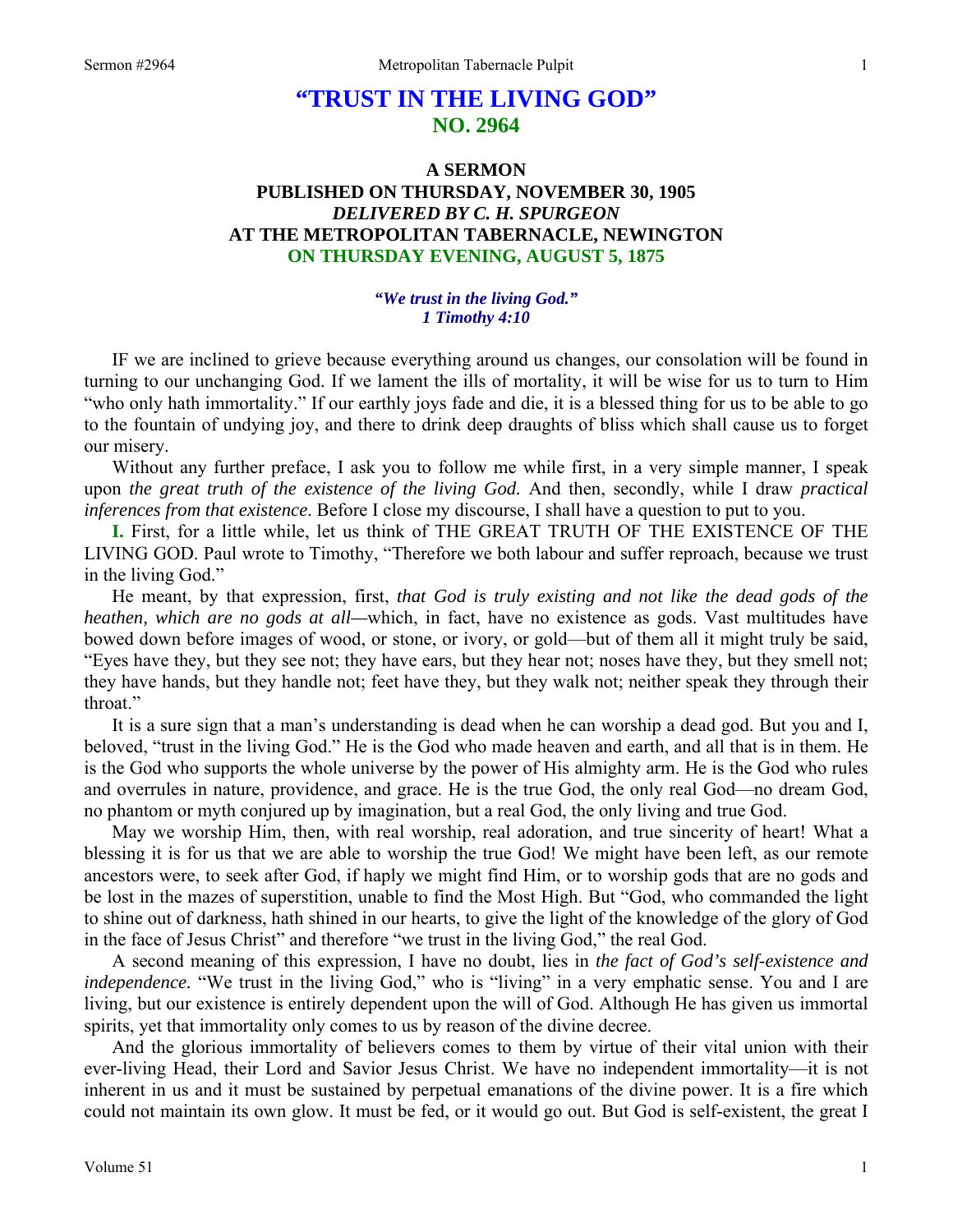AM—and if all His creatures could cease to be, He would be just as completely God without them as with them.

> *"He sits on no precarious throne, Nor borrows leave to be."*

 His is a fire which burns without fuel—a sun which scatters light without itself diminishing. God is independent, self-existing, the only really "living" being in the entire universe in the fullest and most emphatic sense of the word "living."

 What a joy it is to worship such a God as this, because nothing can diminish His life, His force, His power. If His courts are sustained, not by the tribute of men, but by His own wealth, if His sovereign state stands, not by the might of armies, but by His own omnipotence, and if He Himself is all-sufficient, not because He gathers up all things into Himself, but because all things are from Him, and are all in Him in their germ and seed—is He not a God whom we all ought to worship—in whom, worshipping, we may joyfully trust—and relying on whom we may be perfectly at rest, for He cannot fail us, neither can He fail Himself in any respect or degree?

 A third meaning of the expression "living" in Paul's declaration, "We trust in the living God," I have no doubt is to be found *in the fact of the existence of God through all eternity*. There was a time when you and I, who are now alive, were not alive. And there will be a time when, as far as this world is concerned, we shall be numbered with the dead.

 But there never was a period in which God did not live. He always was, and always is, and always will be "the *living* God." Let your thoughts fly back to eternity if you can—for, mark you, all our ideas of eternity are very shallow and superficial. We cannot form any clear notion of what "eternity" means, and the very fact that we speak of a "past" eternity proves that we have to bring it down to our finite apprehension and to use inaccurate words to express our imperfect and incorrect ideas.

 But far back, when the sun, and moon, and stars, and the whole universe slept in the mind of God, as a forest sleeps within an acorn cup, even then God was "the living God." Before the first ray of light had broken in upon the pristine darkness—ay, before there was any darkness—before anything was created—God was "the living God," and was just as great and as glorious as He is now.

 Without an angel to sing His praise, or a human being to look up to Him with holy reverence or with tearful repentance—yet still independent of them all, He was "the living God" then. What a blessing it is for us that it was so! There was never a period in which Satan could plot and plan against us, but what God had existed before him eternally.

 That evil spirit is but the infant of a day compared with God, the Eternal of all the ages, the Everlasting Father, who was always able to anticipate everything that could possibly occur, knowing beforehand all that might be detrimental to us, countermining every mine of the arch-enemy, and baffling all the old serpent's cunning in such a way as, in the end, to add still more to His own glory.

 And as He was "the living God" in the past, so He is "the living God" in the present, and just as truly living as He was ten thousand millions of years ago—to speak of eternity after the fashion of men. Dr. Watts hit the mark when he sang,—

### *"He fills His own eternal NOW, And sees our ages pass."*

 Ages and years are past, or present, or future to us—but they are all present to Him. When a man looks upon a map, he can cover a whole country with his hand. But a traveler has to journey many weary miles before he can cross that country from one end of it to the other. But on the map your hand covers it all. And all eternity is under the hand of God like that country on the map covered by a human hand. God is "the living God" now as much as He ever was—as powerful, as wise, as loving, as tender, as strong as He ever was, blessed be His holy name.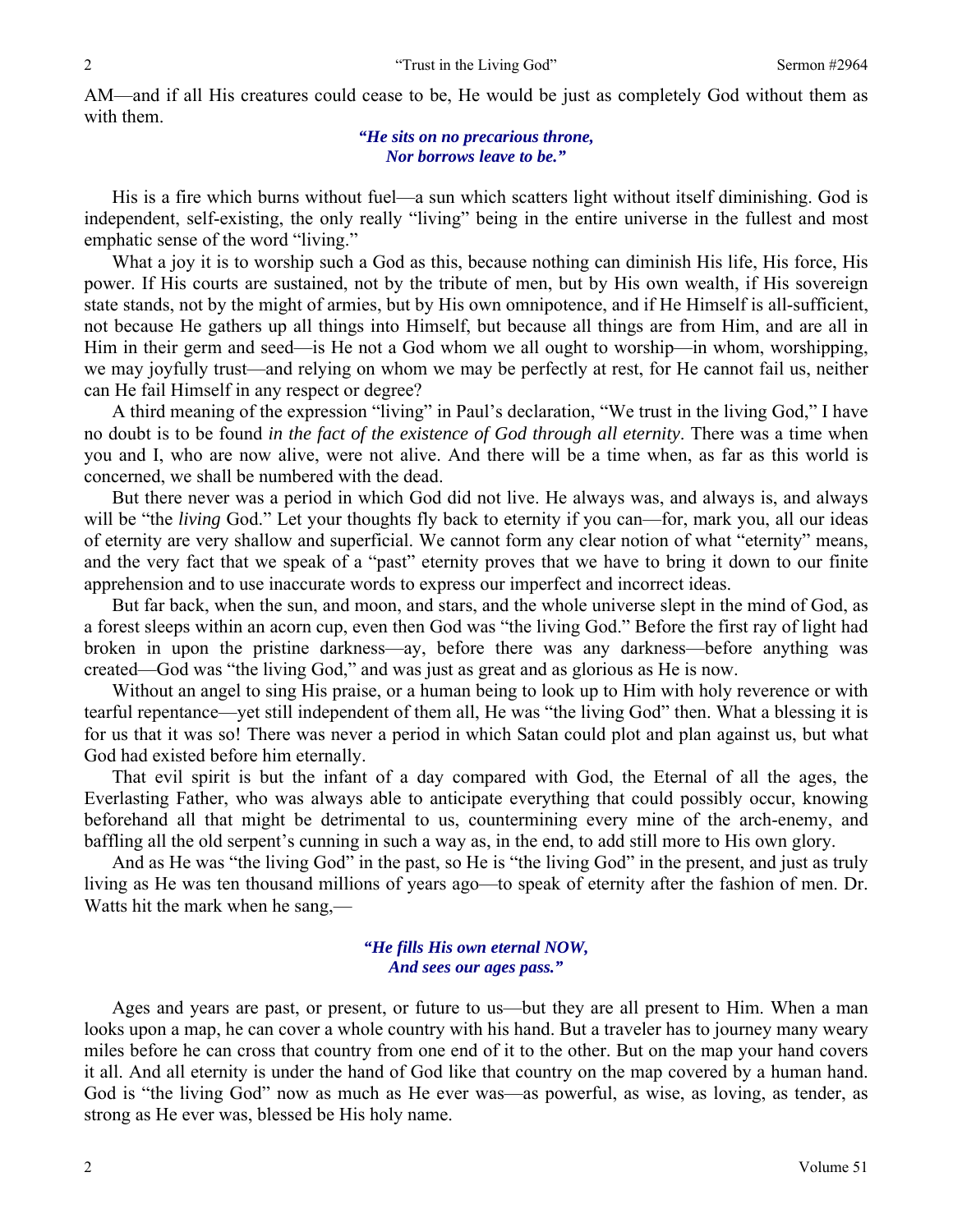And so He will be throughout the whole of the future. We cannot tell all that will yet happen in this world, but one thing we know—God will always be "the living God." It is probable that once powerful nations will be utterly destroyed and that there will be terrible disasters beyond anything that has yet been experienced. We know that the present dispensation will utterly pass away and that "the mountains shall depart, and the hills be removed."

 But this fact is sure, that He who has been the dwelling place of His people in all generations, will be the dwelling place of His people in all the generations that are yet to come. There will never be a funeral knell to tell us that our great Lord is dead. There will be no need for weeping amongst the blessed spirits above because He, who was their Creator, Protector, Preserver, and Friend has ceased to be, for He ever will be "the living God." So, because of His eternal existence, He is right worthy to bear this title—ay, and to monopolize it, for it belongs to Him alone.

> *"Great God! how infinite art Thou! What worthless worms are we! Let the whole race of creatures bow, And pay their praise to Thee.*

*"Your throne eternal ages stood, Ere seas or stars were made. Thou art the ever-living God, Were all the nations dead.* 

*"Eternity, with all its years, Stands present in Thy view; To Thee there's nothing old appears; Great God! there's nothing new."* 

The fourth meaning of the text seems to me to be this. *God is called "the living God" as being always Himself really and truly God in the full capacity of His being.* Sometimes we say of a man that he is "all alive." At another time, he does not appear to be fully quickened. He has life to some extent, but not in its fullness. We say of the man, by and by, that he is dead—not that he has ceased to exist, for man will no more cease to exist than will God Himself, but we speak of him as dead because his body, which is part of his being, lies moldering in the tomb.

 But God is all life and only life. No portion of Him (I must use human language, though the words are incorrect which I am using, as our words always must be when we speak of God), no faculty, no power, no attribute of God can be smitten by any paralysis, or can, in any degree, or in the slightest measure, be subject to any failure which is at all akin to death. God is all alive and altogether life and nothing but life.

 God's wisdom is always infallible, His power is always almighty, His energy is at all times efficacious for everything that needs His attention. There never can come a time when He will be bowed down with age, or wearied with toil, or affected by suffering. "The living God" is the whole God, or as the holy beings in heaven call Him—and it means the same thing—"Holy, holy, holy, LORD God Almighty, which was, and is, and is to come." He is the whole God.

Whatever the word "God" means—and we do not know, nor shall we ever know all that it means—it is too vast to be conceived by anyone but God Himself—but whatever that is, that is what God always is to the full measure, never in any degree diminished by what we call death. He is evermore "the living God."

 I like to think of this truth because God Himself speaks of it again and again. The Lord said to Moses in the wilderness, "Is the LORD's hand waxed short?" In the prophecy of Isaiah we read, "Thus saith the LORD…Is my hand shortened at all, that it cannot redeem? or have I no power to deliver?"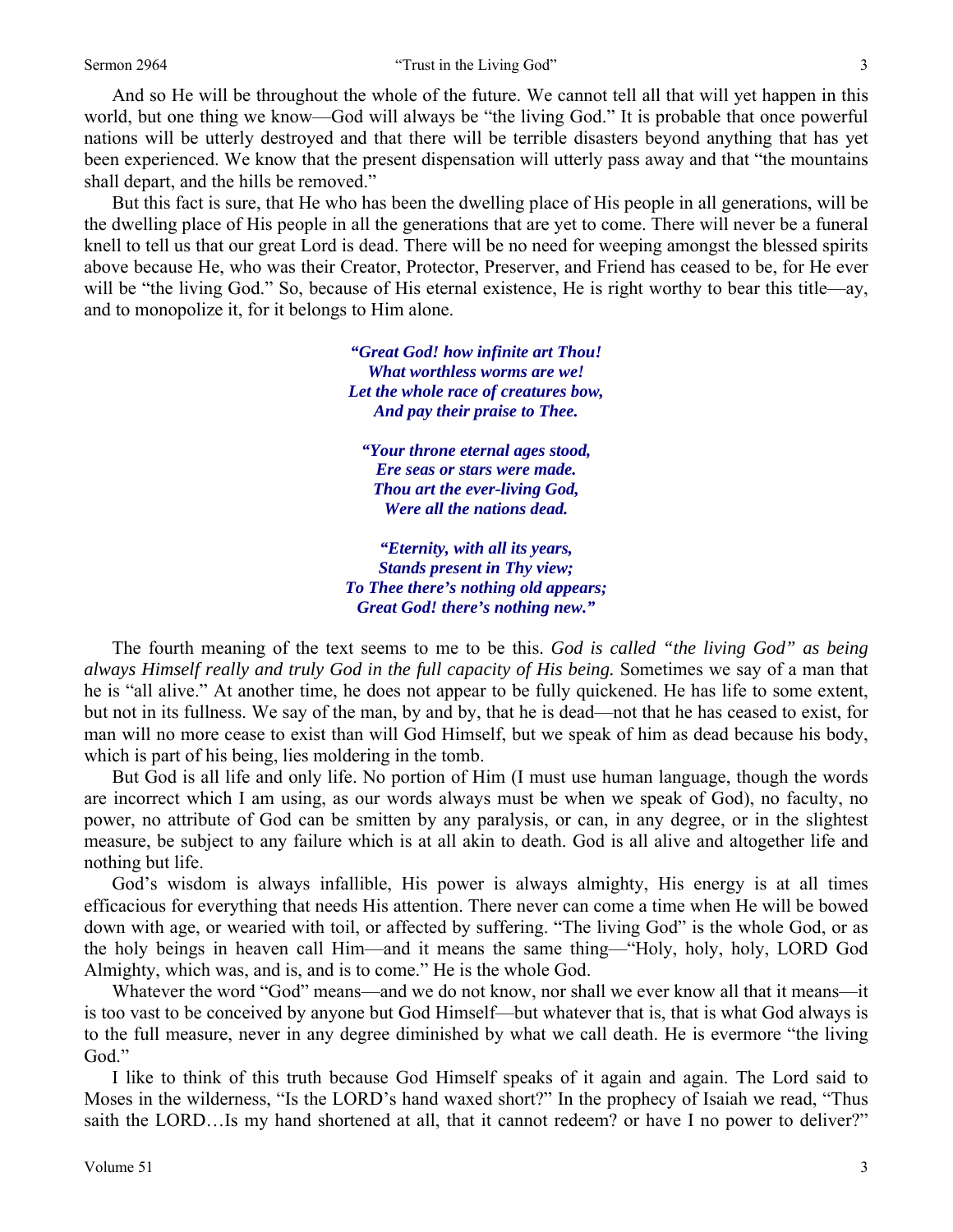And a little later, this prophet was inspired to write, "Behold, the LORD's hand is not shortened, that it cannot save."

 And today He is as mighty as He was in those glorious days when, in the van of Israel's host, He led His people in safety through the depths of the Red Sea and delivered them forever from the iron bondage of Pharaoh. Ay, blessed be His holy name, He is still "the living God"—as full of life and power as ever He was.

 Another meaning of this expression is that *God is active and energetic and not a mere name*. There are plenty of people who are willing to believe in a god of a certain sort, but I hardly know how to describe their god. They are not atheists—they would be horrified if we called them by that name—but their notion is that everything is regulated by what they call, "the laws of nature." If you ask them what "nature" is, they give you some curious answers.

 One man says, "I do not go into your places of worship and sit there, and hear you talk about God. I like to walk about and worship nature." If it is in London that a man talks like that, I should like to ask him what he calls "nature." Does he mean these miles of brick walls, and the dark lanes and alleys at the back of them? If he means that, I should not like to worship his "nature."

 Or does he mean the grass in the meadows and the flowers of the field? If so, I hardly think that I should like to worship what cattle eat—it seems a degradation for a man to stoop as low as that. But they will say and do anything to get rid of the idea of the living and true God. "Nature"—"providence"—and so on, are the expressions they use, just as if "God" did not enter into their calculations—or as if He had gone out of the business and left the whole concern to go on by itself.

 I should not like to be the child of a father who, the moment I was born, had me washed and dressed by machinery—and had a cradle ready for me to be rocked by machinery and fed me by machinery who, all the while that I was under his roof, dressed me by machinery, and fed me by machinery, and taught me by machinery, but I never saw him. In fact, I only knew that there was some mysterious force about somewhere, but I never saw him or it—and never knew anything about his personality. That is the kind of dead force that many men call "God."

 But *our* God, in whom we trust, is a God with a great, warm, loving heart, a thinking God, an active God, a working, personal God, who comes into the midst of this world, and does not leave it to go on by itself. Although He is a stranger in the world, even as His people are also strangers and foreigners by reason of the revolt that men have made against their liege Lord and Sovereign, yet it is still His world and He is still in it.

 I like to think of "the living God" being in this world which He created, for, now when I look at the cowslip or the daffodil, I know that it is God who paints these flowers of the spring so delicately. When I gather the geranium or the fuchsia, I know that it is God's pencil which has been at work, and I love to look at the blossom, and feel that I am near to God—just as I should feel if I were to go into a friend's studio and see there some of his sketches and paintings. I know that he has been there and that no other hand than his could paint that picture so well.

 And in like manner, I know that no other hand but that of my God could paint these pictures of nature so beautifully, thus I am brought very near to "the living God." O dear brethren and sisters, it is such a joy to me to remember that God is not a mere dead force—an abstract something or other which gives energy to the world, or which did give energy to it ages ago, but has now gone away and left the old energies to work till they wear themselves out!

 Oh, no, I believe that the Lord God still walks among the trees of this garden—that the Lord God, like a shepherd, still watches over His sheepfold—that the Lord God still speaks to us in the thunder, smiles upon us in the sunlight, scatters His blessings down in the dew and the rain—that He gives us the fruitful fields of harvest and the golden days in which the sheaves can be gathered into the garner—ay, and that He is just as truly at work for us in the winter months, sweetening the clods by the winds and the frost, and so preparing the earth to bring forth food for man and grass for the cattle. We delight to think that in all these ways, God is still "the living God."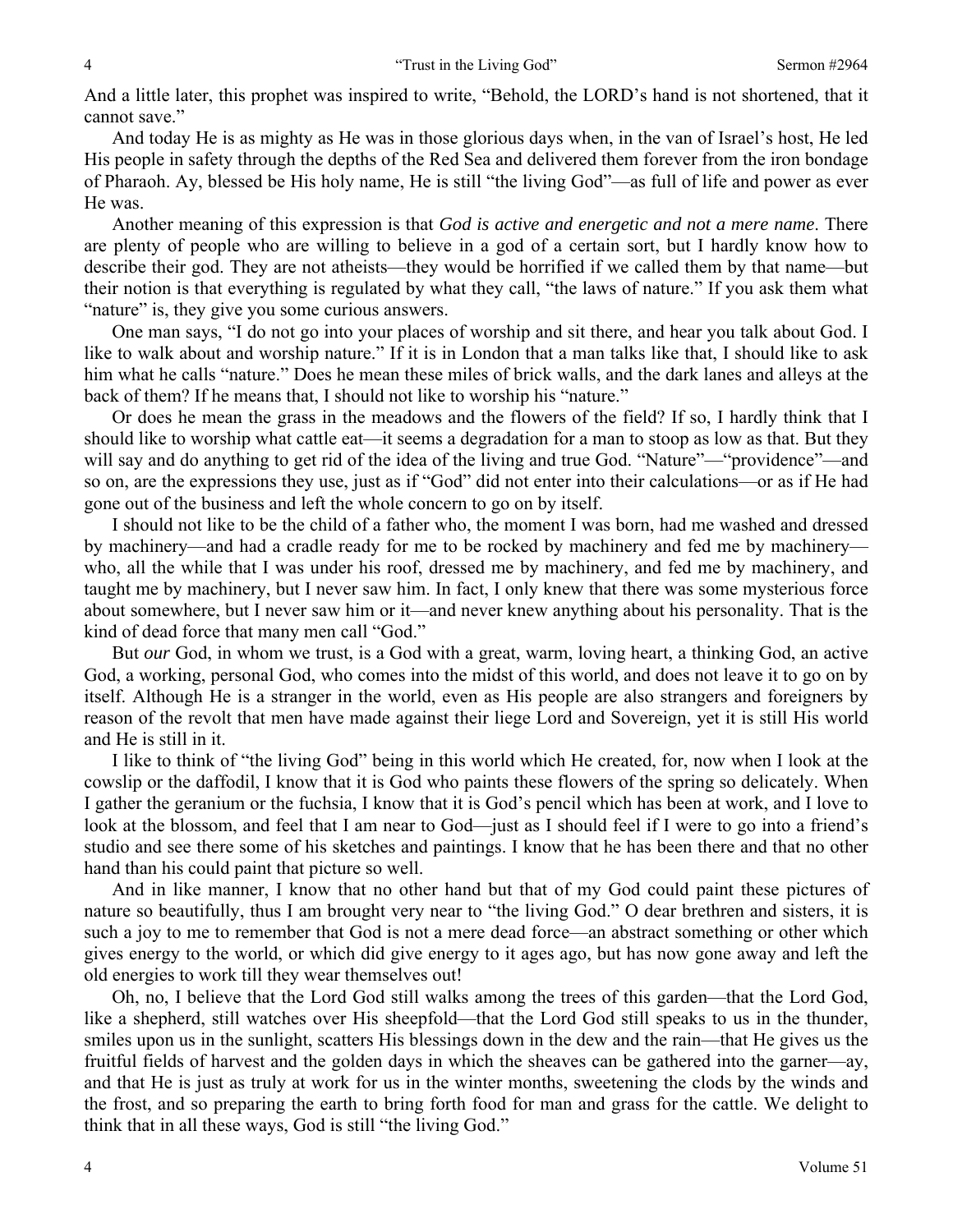Yet once again, God is "the living God" in that *He is the Source of life, the Giver of life, and the Sustainer of life*. We are living creatures, but He is the living Creator. We are living dependent, but He is "the living God" upon whom we all depend. He spoke us out of nothing and He could speak us back to nothing if He pleased to do so. We are the creatures of His will, living on His estates as tenants who may, at any moment, be dismissed at His pleasure, receiving the very breath that is in our nostrils at His absolute discretion.

 But God is life itself, and after all the streams which have flowed from Him to His creatures, there is as much life in Him as at the first. And when He says, "Return, ye children of men," and we go back to Him, He will have no more life than He has now, but He will be as He has always been, "the living God."

> *"Let them neglect Thy glory, Lord, Who never knew Thy grace; But our loud songs shall still record The wonders of Thy praise.*

*"'Twas He, and we'll adore His name, That form'd us by a word; 'Tis He restores our ruin'd frame: Salvation to the Lord!"* 

Now, in the six ways I have brought out only one thought—which I want to impress on your minds, because it has been such a sweet thought to me. I have, in imagination, looked upon all whom I know upon the earth and I have said of them all, "They are dying creatures." This is always true, but it is often forgotten. Yet, when one is taken away who has been very precious to us, we begin to realize this truth.

 Thinking over this matter, I seem to see a procession going past me. I can remember many of those who have passed me. They have gone by while I have remained here and I shall never see them here any more—a long array of my Master's servants, some of them bearing His banner aloft and others marching with their swords drawn, because of fear in the night. Some of them were weak and feeble folk, who had to be guarded on both sides by sturdy champions.

 And now, those of you who are before me as I speak, are also passing away—and there are more coming on, but they are only coming that they may go. I said, just now, that I was looking on at this procession, but that was a mistake, for *I am in the procession and I am passing on with the rest*! What shadows we all are! What fleeting things! What mists—what paintings on a cloud! We can scarcely say that we live, for, the moment we begin to live, that moment we begin to die and—

> *"Every beating pulse we tell Leaves but the number less."*

 This earth is not "the land of the living." This world is a dying world. The living world is beyond death's cold river. Here are graves innumerable. What part of the globe is there that has never yet been a cemetery? Every particle of dust which is blown in your face in the street may have once formed a portion of some living being.

 O death, you rule over all! No, you do not, for there is One who rules over even you, O death! You can have no power over "the living God." But you are His servant, permitted to work out His purpose, for it is through death that we pass into life. By the death of our redeeming Lord, we have been redeemed from destruction, and therefore, we can turn away from everything that wears the aspect of death and change, and turn to Him who is ever the same and of whose years there is no end—the Eternal, in whom we trust.

**II.** Thus have I set forth, as best I could, the great truth of the existence of "the living God." Now, in the second place, LET US DRAW SOME PRACTICAL INFERENCES FROM THIS GREAT TRUTH.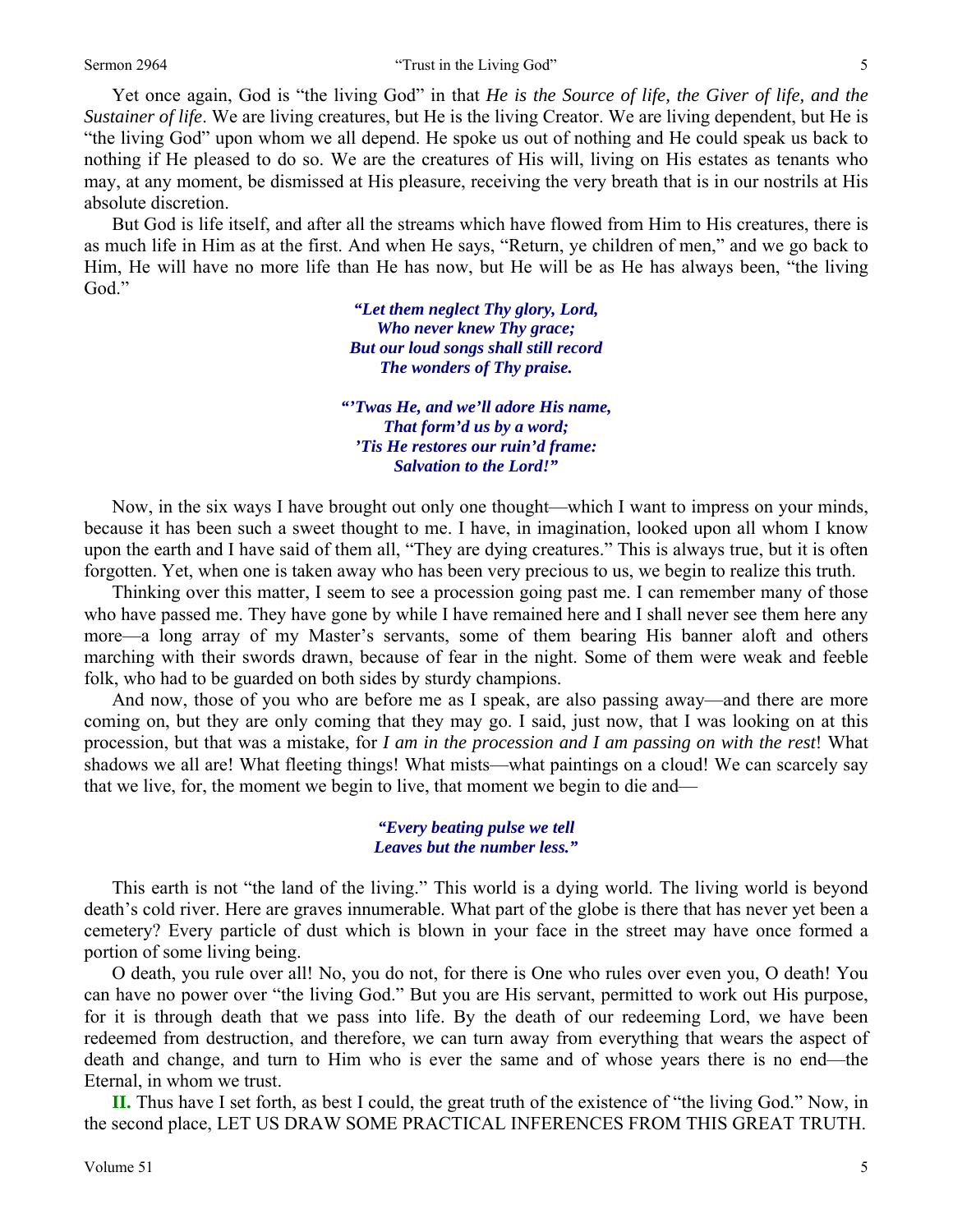And the first inference is this—*an inference of reverential awe and holy trembling*. What a great God He is whom we have professed to worship! When a poor pagan bows down before his wooden god, I should not wonder if what little sense he has should make him loathe and ridicule himself. But we have gathered here to worship "the living God."

Moses tells us, in the  $5<sup>th</sup>$  of Deuteronomy, verse 26, that the Israelites said, when the law of God was given to them, "Who is there of all flesh, that hath heard the voice of the living God speaking out of the midst of the fire, as we have, and lived?" Well might they stand there trembling because "the living God" had come down and touched the mountains, so that they smoked like great altars of incense. This is the God whom we worship. Far hence be all trifling! Vain thoughts, be gone! Before "the living God" we should prostrate ourselves in the very dust.

"O you, who profess to serve the Lord, mind that you serve Him faithfully, for it is "the living God" whom you serve, the God who is not to be mocked with hypocritical service! O you, who know that you are not reconciled to Him, remember that it is to "the living God" that you are not reconciled. And recollect that solemn and true declaration, "It is a fearful thing to fall into the hands of the living God," and that other, "Our God is a consuming fire." So I say that our first inference should be that of reverential awe and holy trembling.

 The next should be, to God's people, *an inference of holy courage*. Are we on the Lord's side? Then, my brethren and sisters, let us never fear, for we are on the side of "the living God." Who can successfully defy Him? Who dares to throw down the gage of battle against Him? You remember what young David said to Saul concerning Goliath of Gath, "Your servant slew both the lion and the bear; and this uncircumcised Philistine shall be as one of them, seeing he hath defied the armies of the living God."

 It was grandly put, as though he had said, "This big fellow is only the servant of a dead god, and he and his god may both come out against me, and I, little as I am, yea, less than nothing in myself, will go to him in the name of the living God and bring back his head as the trophy of victory. Let no man's heart fail because of him."

 So now, if the biggest Goliath that ever lived at Rome or anywhere else should come stalking out against us, let us say, "Who is he, that he should defy the armies of the living God?" If the God of Israel is not now living, all is over with the cause of truth and righteousness. But we may say, as David did on another occasion, "The Lord liveth; and blessed be my rock." As long as He lives, we may boldly say, "If God be for us, who can be against us?"

 This, too, should be *our great security in time of danger*. I like to recall that incident in the life of Hezekiah when he took that abominable Assyrian letter, "and spread it before the LORD." Do you ever take your letters to the Lord, brother? That is the best thing in the world to do with them when they are evil ones.

 Hezekiah spread his letter before the Lord and said, "LORD, bow down thine ear and hear: open, LORD, thine eyes and see: and hear the words of Sennacherib, which hath sent him to reproach the living God." That was the point and the king felt quite sure that Sennacherib would be overthrown because he had defied the living God.

 If God had been a dead god, Sennacherib might have done with Him as he did with other idol gods. He asked, "Have the gods of the nations delivered them which my fathers have destroyed?" He did not realize that they were all broken to pieces because they were mere idols. But this time, he was defying "the living God."

 If, brother, "the living God" is on your side, "no weapon that is formed against thee shall prosper; and every tongue that shall rise against thee in judgment thou shalt condemn." If you, beloved, are walking before "the living God" in all sincerity, even if Sennacherib with a mighty host should come against you, the Lord your God would send His holy angel and smite your foes, and you should surely be delivered. Have no doubt or fear, if your God is "the living God."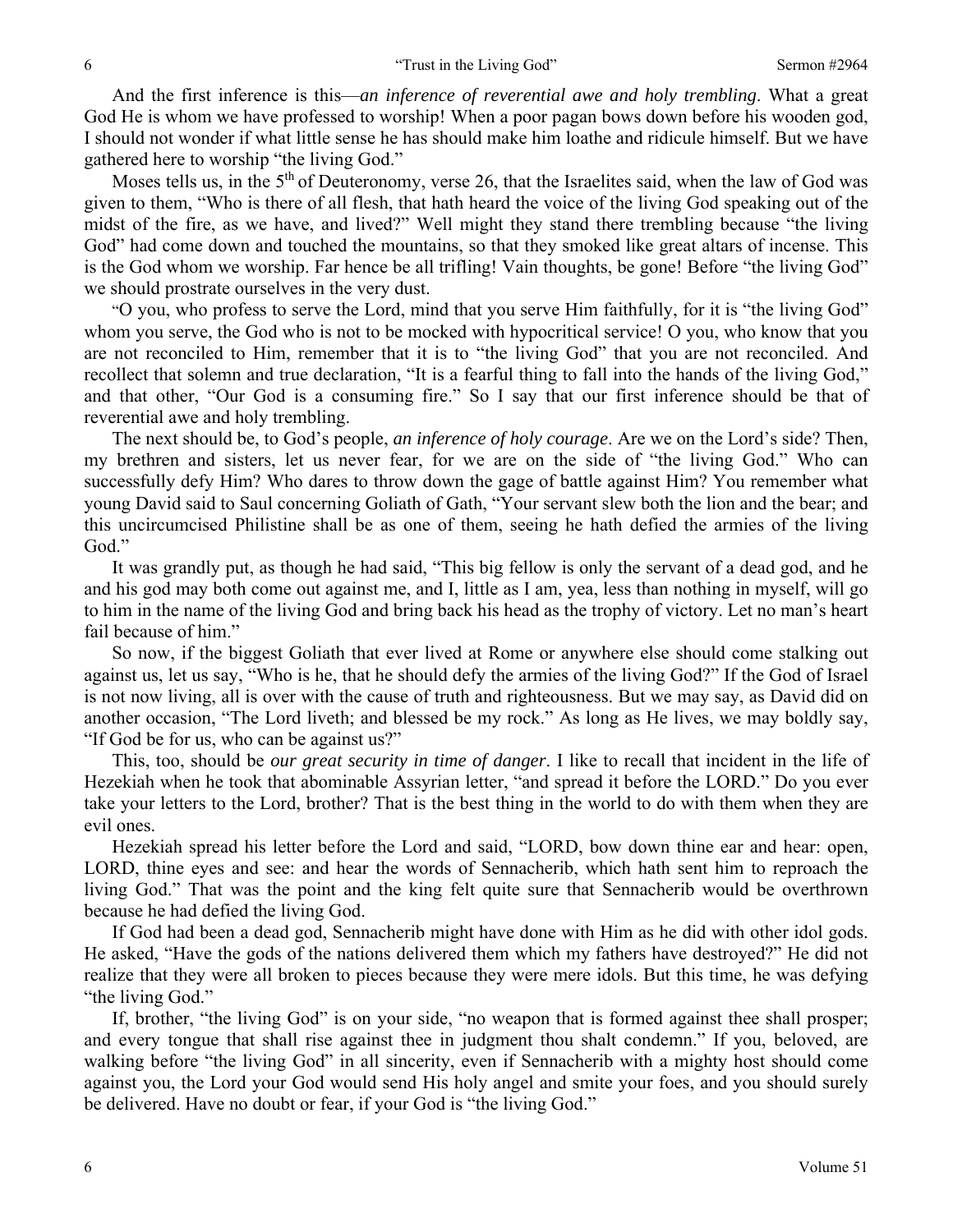And this truth, brethren, *should always make us fearless of men,* for, after all, what are men? Remember what the Lord said to His servant, the prophet Isaiah, "Who art thou, that thou shouldest be afraid of a man that shall die?" The most powerful and most cruel man, who ever dares to threaten you, is only a man that shall die, and the Lord Jesus says to you, "Be not afraid of them that kill the body, and after that have no more that they can do."

 Herod is soon eaten of worms. Persecuting monarchs soon disappear when God condemns them. Therefore, while "the living God" is your God, never be afraid of a dying man.

## *"Fear Him, ye saints, and you will then Have nothing else to fear."*

Another inference from this truth is this. *It should bring relief to us in times of bereavement.* Sorrow is natural to us, but to push sorrow to an extreme is wrong. I have heard of a good woman, who had lost her husband, and who continued sorrowing over her loss for a very long time. Her little boy saw her weeping day after day, and at last, plucking her by the gown, he said to her, "Mother, is God dead?" "No, dear," she said, "but your father is." But that question made her stop her grieving, as it well might, for if God is not dead, our best Friend still lives. So let us be of good cheer.

 If people had to come here and say, "That good woman, whom God so greatly blessed in the church's work, is dead. And that dear brother, whom we all loved, is dead. And the Pastor, too, is dead," who could help sorrowing? But even then it would still be true that "the Lord liveth." Always get back to that great fact, "the Lord liveth."

 We shall have to put our beloved ones into the grave, but "the Lord liveth," blessed be His name. And as long as God lives, we need never ask, "What shall we do?" It is true that we shall not do much, but God will. We must never say, "Oh, there is such a great gap, it cannot be filled." God is alive and He can fill it, so you must not give way to despondency or despair.

 We may grieve, for even Jesus wept, but let us never distrust the Lord, for as surely as He takes away one worker, He knows how to raise up another. And if the Lord should take from you your husband, He will Himself be your Husband. If He should let you be fatherless, He will be your Father. And if He should leave you childless, good woman, He will say to you, "Am I not better unto thee than ten sons?"

He can fill up every gap. Yea, and make your soul to overflow with supreme content.

*"'Lo, I am with you,' saith the Lord, 'My church shall safe abide; For I will ne'er forsake My own, Whose souls in Me confide.'* 

*"Through every scene of life and death, This promise is our trust; And this shall be our children's song, When we are cold in dust."* 

*This truth ought also to keep us from grieving too much over our losses and crosses in business.* You have had a great loss today, friend, and your face looks very long over it. Or you have heard of someone who was the means of bringing you much business, who has removed or is dead. Well, but "the Lord liveth." "Trust in the living God."

 There have been times in the little business I have had to do for the Lord in connection with the Orphanage and the College, when the funds have been very short and sometimes we have run quite out. I have scraped the bottom of the meal barrel a good many times and I have had to squeeze the cruse to get a drop more oil out of it.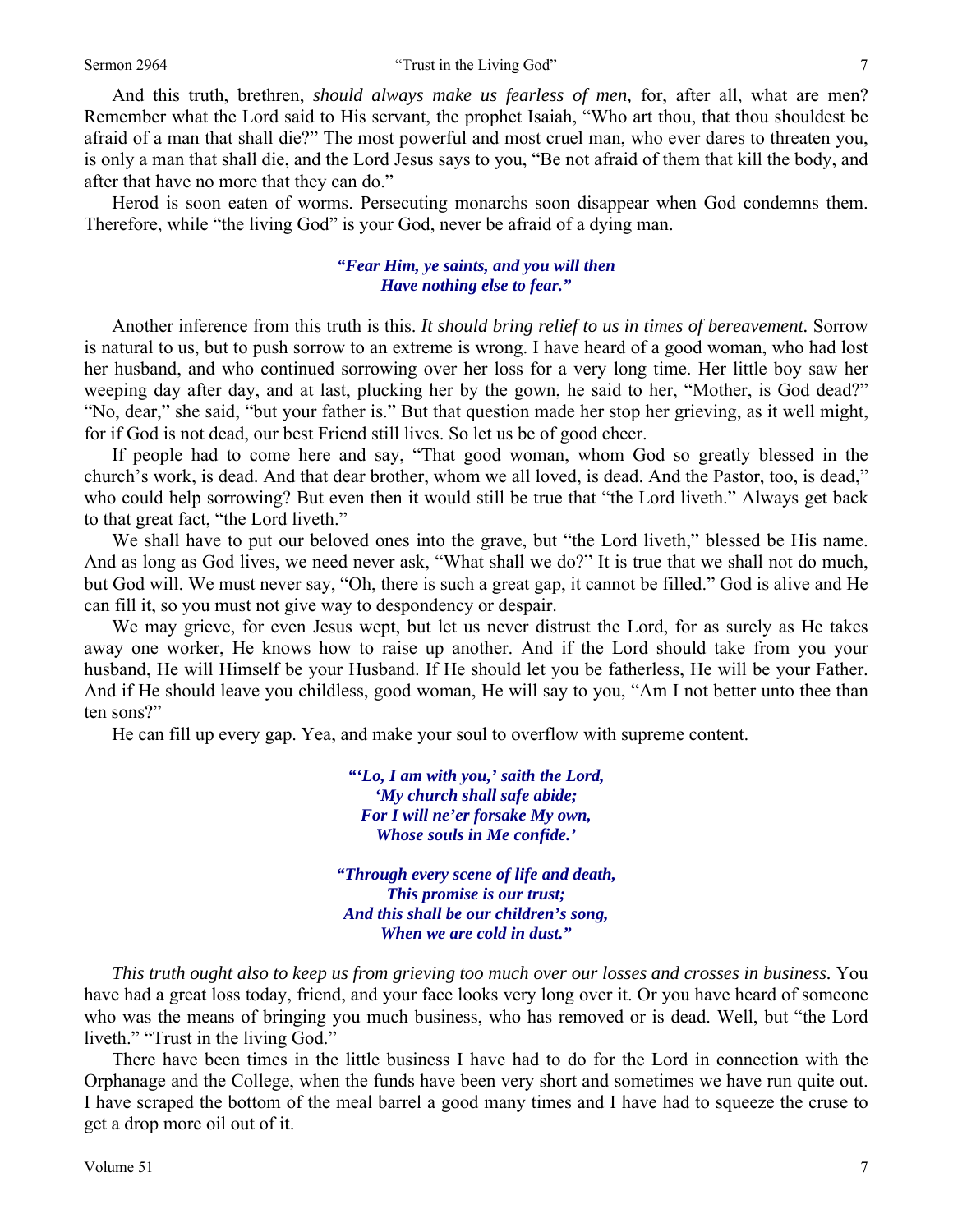But we have trusted in the living God, and up till now, we have always found Him worthy of being trusted, and we believe we always shall. There have been failures and mistakes on our part and on the part of our friends, but never any on God's part. We must all bear that testimony. Let us, therefore, all "trust in the living God." If an ill wind blows upon us, let us believe that somehow or other, it will blow us some good. And if a rough tide comes up, let us believe that it will in some way or other, wash us nearer to our desired haven.

 Once again, "we trust in the living God," and *this gives us the richest consolation concerning our departed Christian friends*. As "the Lord liveth," and He is their God, they are not dead. You remember Christ's argument with the Sadducees, it was this—God has said, "I am the God of Abraham, and the God of Isaac, and the God of Jacob." "God is not the God of the dead, but of the living," so that the dead saints are not really dead.

 Whenever there comes out a new error, it generally breeds another, for errors are very prolific. Some people started the notion that the soul of man is not immortal—that the soul of the wicked would die. I was quite sure that, when they got as far as that error, they would go still further, and so the next notion was that every part of us will die when we die—that there is no soul that is immortal, or no soul at all, and that the righteous dead are all in their graves—souls and bodies and everything. That is the beautiful materialistic notion that, after having received Christianity, we are expected to imbibe.

 But we are not such idiots, whatever they may think of us. We shall never believe that all our beloved friends, who, according to the Scriptures, have been with Jesus these many years, have never been with Jesus at all. In fact, do not exist at all, except whatever may be found of them in their coffins or in their graves.

 How could that be if God was their God and if Christ's words are true—"God is not the God of the dead, but of the living"? They are alive, brethren—as much alive as they were alive here, with the exception of that mortal part which they have left behind to be prepared for immortality, as Dr. Watts truly wrote,—

> *"Corruption, earth, and worms Shall but refine this flesh, Till my triumphant spirit comes To put it on afresh."*

 We go down to our graves, as Esther went to her bath of spices, to be prepared for the embrace of the great King. And in the morning of the resurrection, this poor body of ours, all fair and lustrous, shall be reunited with our glorified spirit, and we shall behold the face of the King in His beauty, and be with Him forever and ever.

 "God is not the God of the dead" and therefore, those of whom He is the God will never die. The inference is clear and forcible. Believe in it, hold to it and rejoice in it, for it will comfort you to know that, as He is your God you will never die. "God is not the God of the dead." Then, blessed be His holy name, I am not dead, though once I was dead, for He has quickened me into life. And I shall never be dead any more, for Jesus said, "Because I live, ye shall live also." "The living God" is not the Father of dead souls, but He has an innumerable host of living children to be His heirs and to dwell with Him forever.

 Did you ever notice that passage where Joshua tells the people to be ready to go over the Jordan, and says that, when the priests' feet shall touch the river, it shall divide, and the ark shall be carried across? "And then," said he, "hereby ye shall know that the living God is among you, and that he will without fail drive out from before you the Canaanites, and the Hittites, and the Hivites, and the Perizzites, and the Girgashites, and the Amorites, and the Jebusites."

 The joyful triumphs of believers in death, when they metaphorically cross the Jordan, are proofs to us that God is with His people, that He will drive out all our enemies before us, and give us a triumphant entrance into the promised land above. Glory be to the name of "the living God" forever!